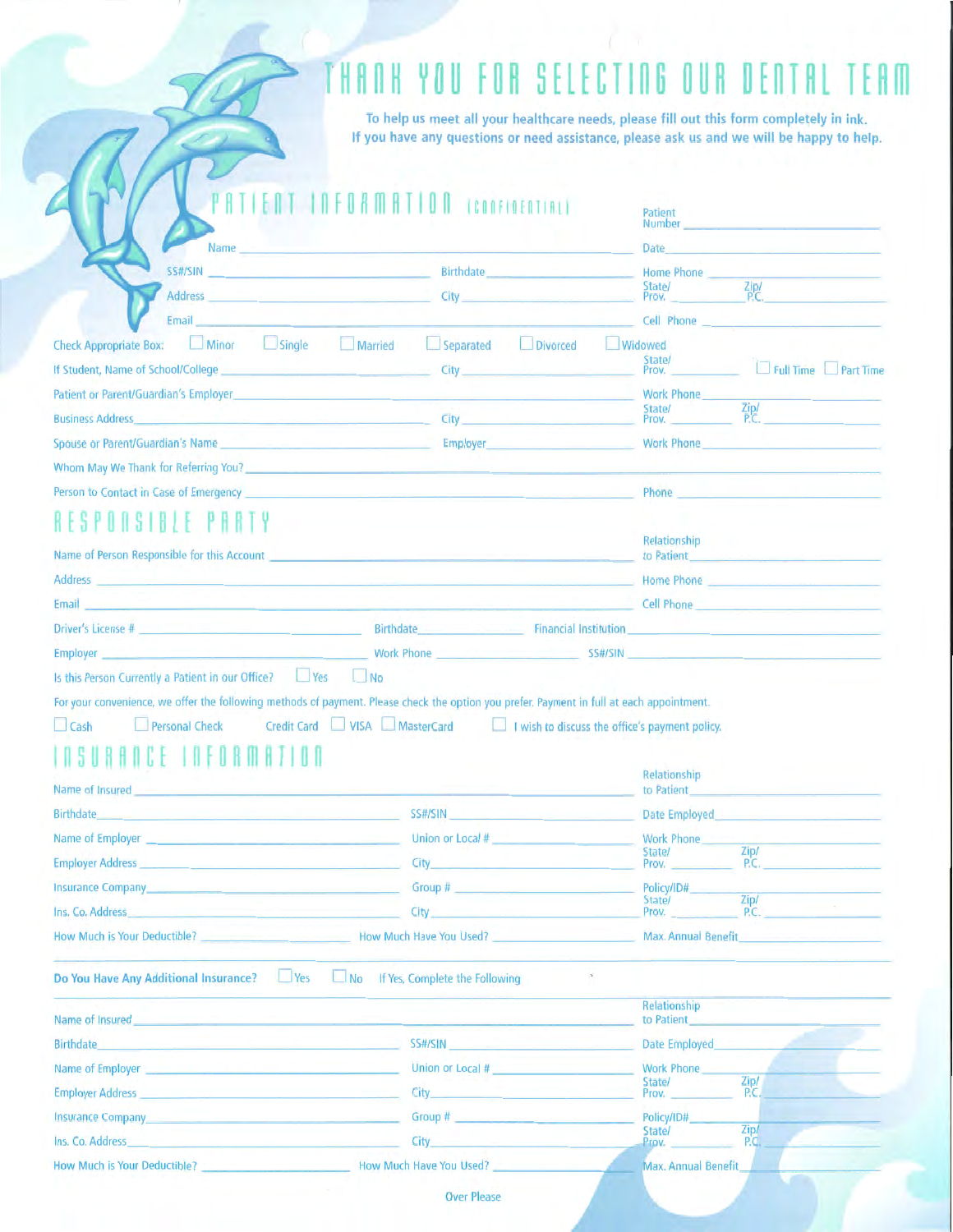# ENT MENICAL HISTORY

| Physician |  |  |  |
|-----------|--|--|--|
|           |  |  |  |
|           |  |  |  |

- 1. Are you under medical treatment now?
- 2. Have you ever been hospitalized for any surgical operation or serious illness within the last 5 years? If yes, please explain

3. Are you taking any medication(s) including non-prescription medicine? If yes, what medication(s) are you taking?

**Heart Disease** Cardiac Pacemaker **Heart Murmur** Angina **Frequently Tired** Anemia Emphysema Cancer **Arthritis** 

**Joint Replacement or Implant** 

**Sexually Transmitted Disease Stomach Troubles/Ulcers** 

Voc

 $N<sub>0</sub>$ 

**Hepatitis/Jaundice** 

4. Have you ever taken Fen-Phen/Redux?

- 5. Have you ever taken Fosamax, Boniva, Actonel or any cancer medications containing bisphosphonates?
- 6. Have you taken Viagra, Revatio, Cialis or Levitra in the last 24 hours?
- 7. Do you use tobacco?
- 8. Do you use controlled substances?
- 9. Do you have or have you had any of the following?

|                              | Yes | No |
|------------------------------|-----|----|
| <b>High Blood Pressure</b>   |     |    |
| <b>Heart Attack</b>          |     |    |
| <b>Rheumatic Fever</b>       |     |    |
| <b>Swollen Ankles</b>        |     |    |
| <b>Fainting/Seizures</b>     |     |    |
| Asthma                       |     | Þ. |
| <b>Low Blood Pressure</b>    |     |    |
| <b>Epilepsy/Convulsions</b>  |     |    |
| Leukemia                     |     |    |
| <b>Diabetes</b>              |     |    |
| <b>Kidney Diseases</b>       |     |    |
| <b>AIDS or HIV Infection</b> |     |    |
| <b>Thyroid Problem</b>       |     |    |
|                              |     |    |

# ATIENT DENTAL HISTORY

| <b>INDITIC OF LIGATORS DEHRS!</b> |                                    |
|-----------------------------------|------------------------------------|
|                                   | <b>Previous Dentist's Location</b> |

| 1. | Do your gums bleed while brushing or flossing?           |    |
|----|----------------------------------------------------------|----|
| 2. | Are your teeth sensitive to hot or cold liquids/foods?   | Þ. |
| 3. | Are your teeth sensitive to sweet or sour liquids/foods? | D  |
| 4. | Do you feel pain to any of your teeth?                   |    |
| 5. | Do you have any sores or lumps in or near your mouth?    |    |
| 6, | Have you had any head, neck or jaw injuries?             |    |
| 7. | Have you ever experienced any of the following           |    |
|    | problems in your jaw?                                    |    |
|    | Clicking                                                 |    |
|    | Pain (joint, ear, side of face)                          |    |
|    | Difficulty in opening or closing                         |    |
|    | Difficulty in chewing                                    |    |
|    |                                                          |    |
|    |                                                          |    |

I certify that I have read and understand the above information to the best of my knowledge. The above questions have been accurately answered. I understand that providing incorrect information can be dangerous to my health. I authorize the dentist to release any information including the diagnosis and the records of any treatment or examination rendered to me or my child during<br>the period of such Dental care to third party payors and/or health practitioners. I authorize and request my insurance company to pay directly to the dentist or dental group

|                                                                                    | Date of Last Exam                                                                                                                                   |     |    |
|------------------------------------------------------------------------------------|-----------------------------------------------------------------------------------------------------------------------------------------------------|-----|----|
|                                                                                    |                                                                                                                                                     | Yes | No |
| 10. Are you wearing contact lenses?                                                |                                                                                                                                                     |     |    |
| Sulfa Drugs<br><b>Barbiturates</b><br><b>Sedatives</b><br>lodine<br><b>Aspirin</b> | 11. Are you allergic to or have you had any reactions to the following?<br>Local Anesthetics (e.g. Novocain)<br>Penicillin or any other Antibiotics |     |    |
| <b>Latex Rubber</b><br>Other                                                       | Any Metals (e.g. nickel, mercury, etc.)                                                                                                             |     |    |
|                                                                                    | 12. Do you have a persistent cough or throat clearing not                                                                                           |     |    |
|                                                                                    | associated with a known illness (lasting more than 3 weeks)?                                                                                        |     |    |
| 13. Women Only:                                                                    |                                                                                                                                                     |     |    |
| Are you nursing?                                                                   | Are you pregnant or think you may be pregnant?                                                                                                      |     |    |
|                                                                                    | Are you taking oral contraceptives?                                                                                                                 |     |    |
| Yes<br>No                                                                          |                                                                                                                                                     | Yes | No |
|                                                                                    | <b>Chest Pains</b>                                                                                                                                  |     |    |
|                                                                                    | <b>Easily Winded</b>                                                                                                                                |     |    |
|                                                                                    | Stroke                                                                                                                                              |     |    |
|                                                                                    | Hay Fever/Allergies                                                                                                                                 |     |    |
|                                                                                    | <b>Tuberculosis</b>                                                                                                                                 |     |    |
|                                                                                    | <b>Radiation Therapy</b>                                                                                                                            |     |    |
|                                                                                    | Glaucoma                                                                                                                                            |     |    |
|                                                                                    | <b>Recent Weight Loss</b>                                                                                                                           |     |    |
|                                                                                    | <b>Liver Disease</b>                                                                                                                                |     |    |
|                                                                                    | <b>Heart Trouble</b>                                                                                                                                |     |    |
|                                                                                    | <b>Respiratory Problems</b>                                                                                                                         |     |    |
|                                                                                    | <b>Mitral Valve Prolapse</b>                                                                                                                        |     |    |
|                                                                                    | Other                                                                                                                                               |     |    |

#### Date of Last Exam

|    | Date of Last Cleaning                                       |           |          |
|----|-------------------------------------------------------------|-----------|----------|
| 3. | Do you have frequent headaches?                             | Yes<br>s. | No<br>C, |
| λ. | Do you clench or grind your teeth?                          |           |          |
|    | 0. Do you bite your lips or cheeks frequently?              | С         |          |
|    | 1. Have you ever had any difficult extractions in the past? | D         | L.       |
|    | 2. Have you ever had any prolonged bleeding                 |           |          |
|    | following extractions?                                      | I.        |          |
|    | 3. Have you had any orthodontic treatment?                  |           |          |
| 4. | Do you wear dentures or partials?                           |           |          |
|    | If yes, date of placement                                   |           |          |
| 5. | Have you ever received oral hygiene instructions            |           |          |
|    | regarding the care of your teeth and gums?                  |           |          |
| 6. | Do you like your smile?                                     |           |          |

insurance benefits otherwise payable to me. I understand that my dental insurance carrier may pay less than the actual bill for services. I agree to be responsible for payment of all services rendered on my behalf or my dependents.

### X

Signature of patient (or parent/guardian if minor)

| _____<br>Doctor's Comments |                  | and the property of the control of the |       |
|----------------------------|------------------|----------------------------------------|-------|
|                            | <b>Signature</b> | Date                                   | _____ |

**Office Phone** Yes No

> $\Box$  $\Box$

8  $\Box$ 

国王

 $\Box$ 

▣

Ω

 $\Box$ 

**D**  $\Box$ 

@ 1998 PATTERSON OFFICE SUPPLIES 1.800.637,1140 051-2350/1765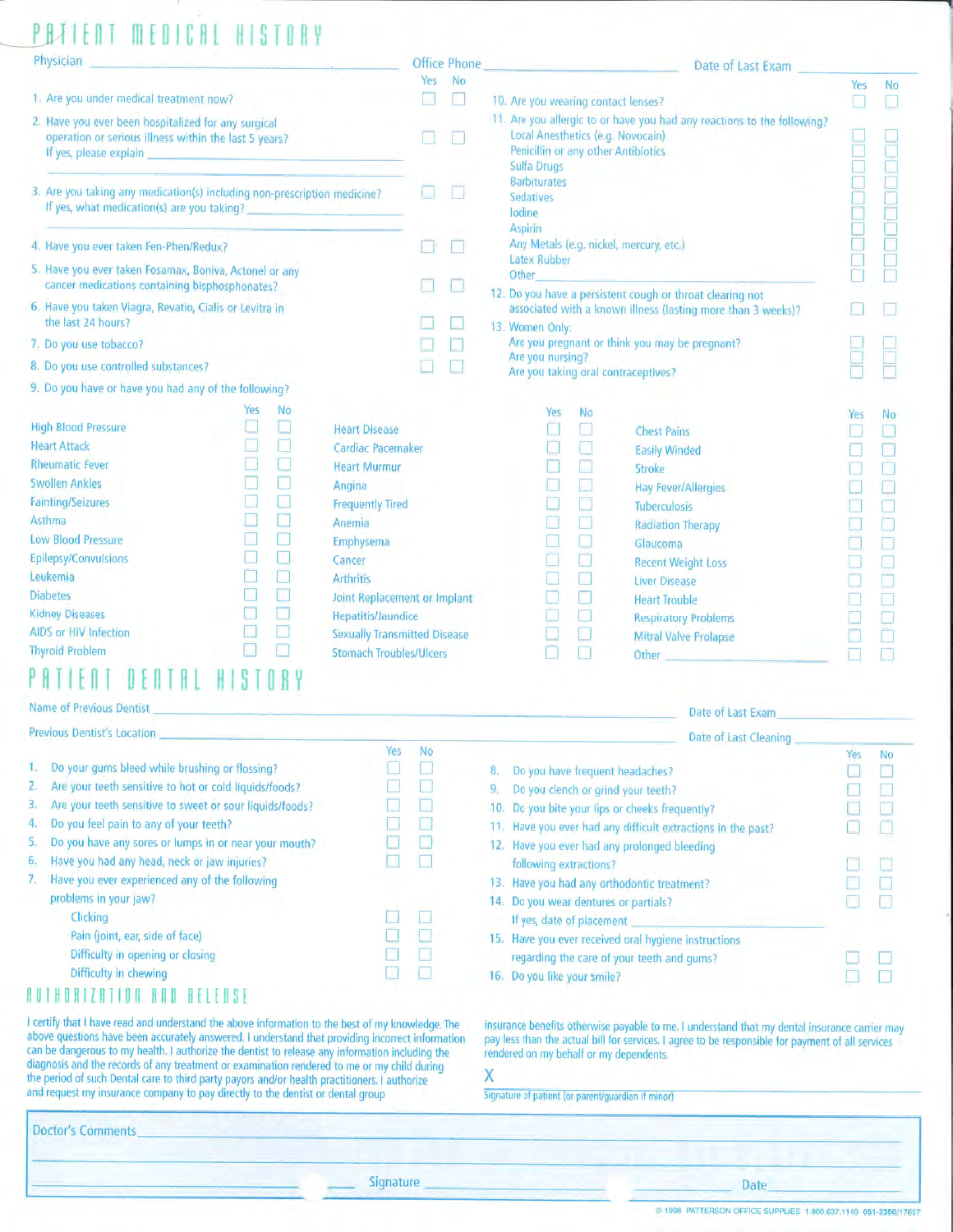# **Halifax Plantation Dental Group** Dr. Jennifer L. Fraser

## **Patient name**

Legal Guardian (if patient is under 18 yrs of age)

I request Jennifer L. Fraser D.M.D., assistants and dental hygienists to perform the following treatment/procedures:

- FOR ALL NEW PATIENTS: Oral evaluations, prophylaxis/cleaning, radiographs.
- I further request and authorize the taking of dental x-rays and the use of such anesthetics as may be considered necessary and/or advisable by the doctor.
- I have fully disclosed all health problems, including but not limited to: Heart conditions,  $\bullet$ high/low blood pressure, diabetes, the need for antibiotics prior to dental treatment (due to prosthetic valves, joints or heart conditions), medications taken/prescribed, bleeding problems, and allergies. Yes or NO If you are receiving dental treatment other than an exam, dental cleaning and radiographs, please read and initial beside the description of the treatment/procedure(s).

| *Scaling and Root Planing |  |
|---------------------------|--|
| * Extraction of Tooth     |  |

- 
- \* Fillings, Bridges, Crowns
- \* Complete or Partial Dentures

\*For Oral Surgery: The extraction of a tooth is an irreversible process and whether routine or difficult, it is a surgical procedure. In any surgery, there are some risks. These risks include, but not limited to, the possibility of pain or discomfort during and after the following treatment, swelling, infection, bruising, dry socket (due to dislodged blood clot), bleeding, injury to adjacent teeth, (especially with large fillings, decay or crowns), and surrounding tissue, TMJ disorder, limited jaw opening, displacement of a tooth or portion thereof into the sinus (especially with upper back teeth), or other anatomic location requiring additional surgery (and possible referral to Oral Surgeon) to close the opening or recover the tooth structure, temporary or permanent numbness, jaw fracture and allergic reactions. In addition, the decision to leave a small piece of root in the jaw when it's removed would require extensive surgery may-be necessary. To avoid injury to vital structures such as nerve or the sinus, small root tips may be left in place. Sharp ridges, or bone splinters may form later at the edge of the socket and may require another surgery or smooth or remove. The usual and most frequent risks and complications occurring from the planned treatment have been explained to me and by signing this form: I consent to the extraction of the above tooth/teeth.

\*For Dentures and Partial Dentures: I realize that full or partial dentures are artificial and the problems of wearing these appliances have been explained to me (including, but not limited to, looseness, soreness and possible breakage). I realize the final opportunity to make changes in my new dentures (including shape, size, placement and color of the teeth), will be the "teeth in wax", try-in visit. I understand the appliance may need to be relined 3-15 months after the fabrication and the cost for this is not included in the initial denture. There may be additional charges for denture/partial adjustments in the future.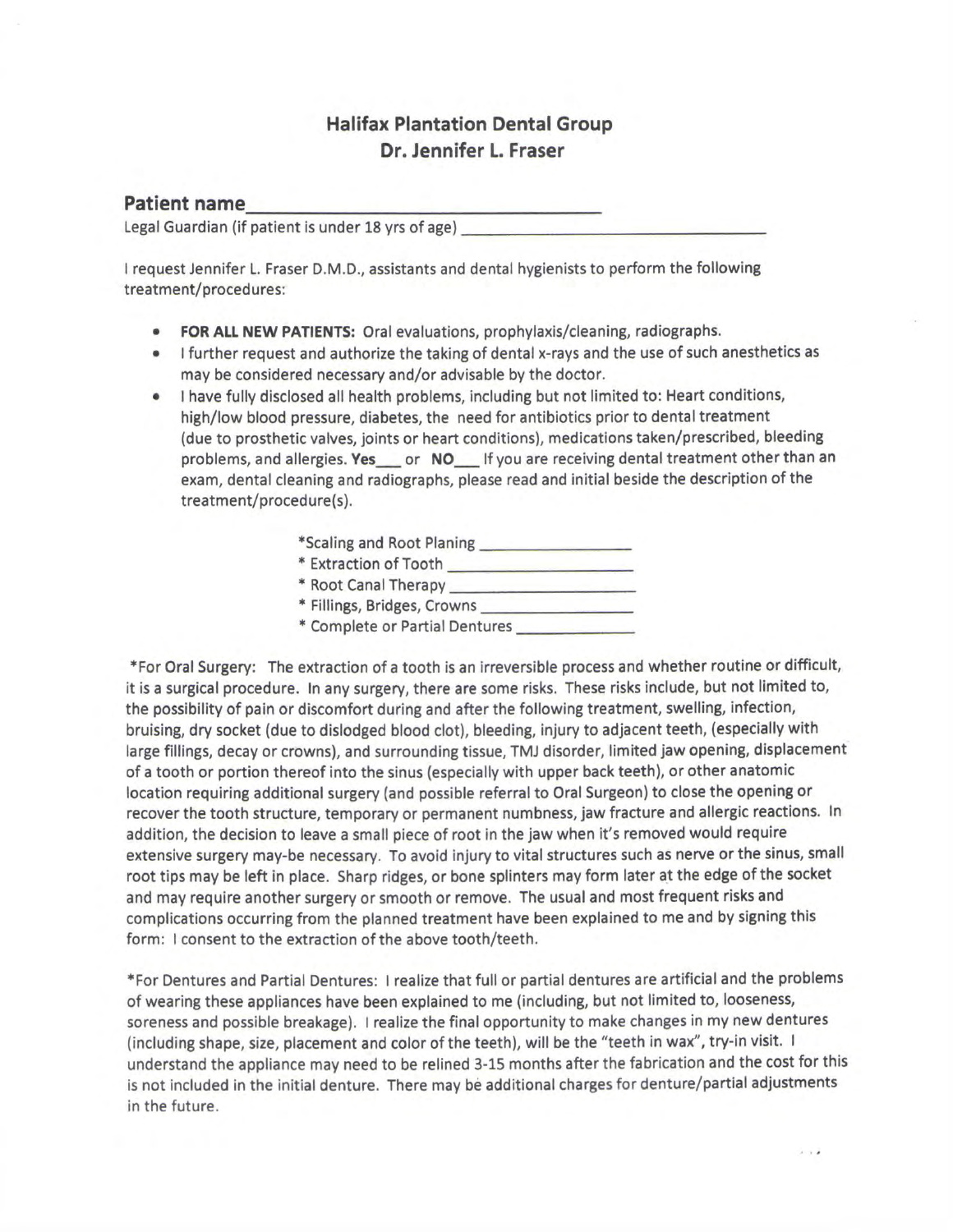\* For Crown and Bridges: I understand it is not possible to match the color of natural teeth exactly with artificial teeth. I further understand I will be wearing temporary crowns and will ensure that they are kept on the tooth until the definite crown/bridge is cemented. I will verify the shape, color and size at the first appointment as the crown will be ready to cement at the following appointment. Endodontic procedures (root canals) are sometimes necessary after the preparation for the crown; root canals are a separate procedure and you may need to see a specialist if a root canal is needed. For implant crowns, we are not responsible for the successful placement and guarantee of the implant as we did not perform the implant placement.

 \* For Endodontic Treatment (Root Canal): I realize there is no guarantee that root canal treatment will save my tooth, and that a complication can occur from the treatment that may necessitate the extraction of the tooth. Occasionally metal objects are cemented in the tooth or extend through the root, which may/may not necessarily affect the success of the treatment. I understand there is considerable risk of instrument separation during root canal treatment in which referral to an Endodontist may be necessary to evaluate the situation, complete root canal treatment and/or perform surgical procedures to increase the root canal success. I understand that occasionally that additional surgical procedures may be necessary following root canal treatment, root canals may have to be retreated, referral to an Endodontist (Ex: complicated root canal anatomy, inability to locate canals, calcified canals) may be necessary. If a tooth fracture is present, it may not be visually detected but may lead to the loss of the tooth, even after a root canal is performed.

 \* Children: Should at anytime a child/dependent, become uncooperative during treatment with movement of the head, arms and/or legs, it may be necessary to terminate treatment. If a decision is made to terminate care, the current procedure being performed will be brought to a logical closure. Logical closure requires the cooperation of the patient in order to prevent pain and infection that can result from open teeth. During disruptive behavior incidents, it may be necessary for the assistant(s) to hold the patients hands, stabilize the head, and/or control leg movement in order to close a tooth. A bite block may be necessary to maintain mouth opening.

 \* During any course of treatment, complications may arise that may necessitate additional procedures or after the propose course of treatment. Such complications may include, but are not limited to, the need for a root canal or extraction. I acknowledge the practice of dentistry is not an exact science and offers no guarantees. When administering anesthetic, there is a rare but unavoidable risk of possible nerve damage, paralysis, and/or dysesthesia. These complications may be temporary or permanent.

Signature of person consenting to treatment: I have had sufficient opportunity to discuss the treatment plan, the benefits to be reasonable expected from this treatment, as well as the alternative approaches, including no treatment. All of my questions have been answered to my satisfaction, and I consent to the treatment and procedures prescribed. I confirm I have read this form or it was read to me.

I authorize the dentist to release any information including the diagnosis and the records of any treatment or examination rendered to me or my child during the period of such dental care to third party payors and/or health practitioners. I authorize and request my insurance company to pay directly to the dentist or dental group insurance benefits otherwise payable to me. I understand that my dental insurance carrier may pay less than the actual bill of services. I agree to be responsible to payment of all services rendered on my or my dependants' behalf.

| Patient or Guardian Signature |      |
|-------------------------------|------|
| Print Name                    |      |
|                               |      |
|                               | Date |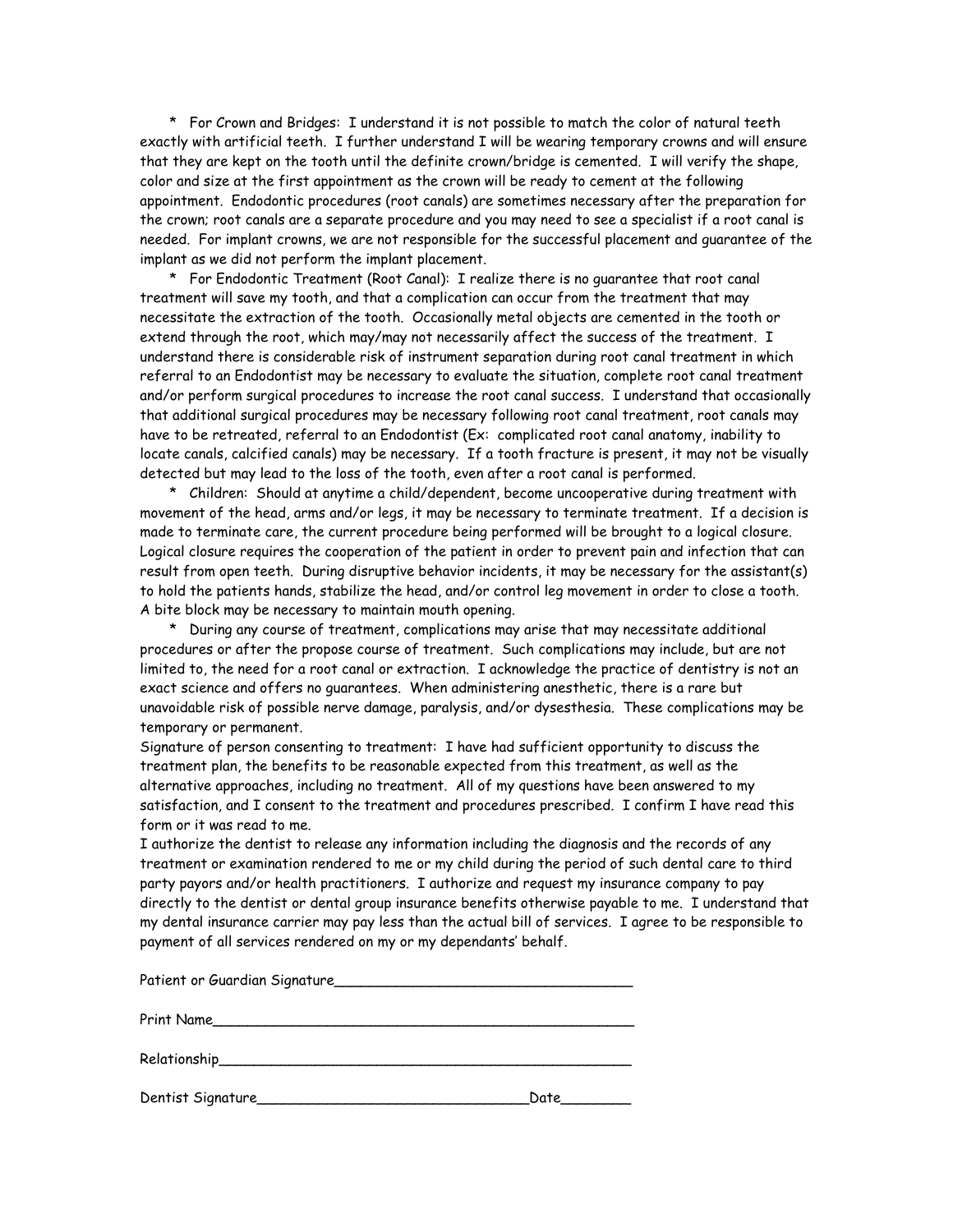# **HIPPA Notice of Privacy Practices**

 Halifax Plantation Dental Spa Dr. Jennifer L. Fraser

This notice describes how medical information about you may be used and disclosed and how you can get access to this information. Please review it carefully.

This Notice of Privacy Practices describes how we may use and disclose your protected health information (PHI) to carry out treatment, payment or health care operations (TPO) and for other purposes that are permitted or required by law. It also describes your rights to access and control your protected health information. "Protected health information" is information about you, including demographic information, that may identify you, and that relates to your past, present or future physical or mental health or condition and related health care services.

### 1. **Uses and Disclosures of Protected Health Information**

Your PHI may be used and disclosed by your physician, our office staff and others outside of our office that are involved in your care and treatment for the purpose of providing health care services to you, to pay your health care bills, to support the operation of the physician's practice and any other use required by law.

**Treatment**: We will use and disclose your PHI to provide, coordinate, or manage your health care and any related services. This includes the coordination or management of your health care with a third party. For example, we would disclose your PHI, as necessary, to a home health agency that provides care to you. For example, your PHI may be provided to a physician to whom you have been referred to ensure that the physician has the necessary information to diagnose or treat you.

**Payment**: Your PHI will be used, as needed, to obtain payment for your health care services. For example, obtaining approval for a hospital stay may require that your relevant PHI be disclosed to the health plan to obtain approval for the hospital admission.

**Healthcare Operations**: We may use or disclose, as needed, your PHI in order to support the business activities of your physician's practice. These activities include, but are not limited to, quality assessment activities, employee review activities, training of medical students, licensing, and conducting or arranging for other business activities. For example, we may disclose you PHI to medical school students that see patients at our office. In addition, we may use a sign-in sheet at the registration desk where you will be asked to sign your name and include your physician. We may also call your name in the waiting room when your physician is ready to see you. We may use or disclose you PHI, as necessary, to contact you to remind you of your appointment.

We may use or disclose your PHI in the following situations without your authorization. These situations include: as required by law, Public Health issues as required by law, Communicable Diseases: Health Oversight: Abuse or Neglect: Food and Drug Administration requirements: Legal Proceedings: Law Enforcement: Coroners, Funeral Directors, and Organ Donation: Research: Criminal Activity: Military Activity: National Security: Workers' Compensation: Inmates: Required Uses and Disclosures: Under the law, we must make disclosures to you and when required by the Secretary of the Department of Health and Human Services to investigate or determine our compliance with the requirements of Section 164.500.

**Other Permitted and Required Uses and Disclosures** will be made only with your consent, authorization or opportunity to object unless required by law.

**You may revoke this authorization**, at any time, in writing, except to the extent that your physician or the physician's practice has taken an action in reliance on the use or disclosure indicated in this authorization.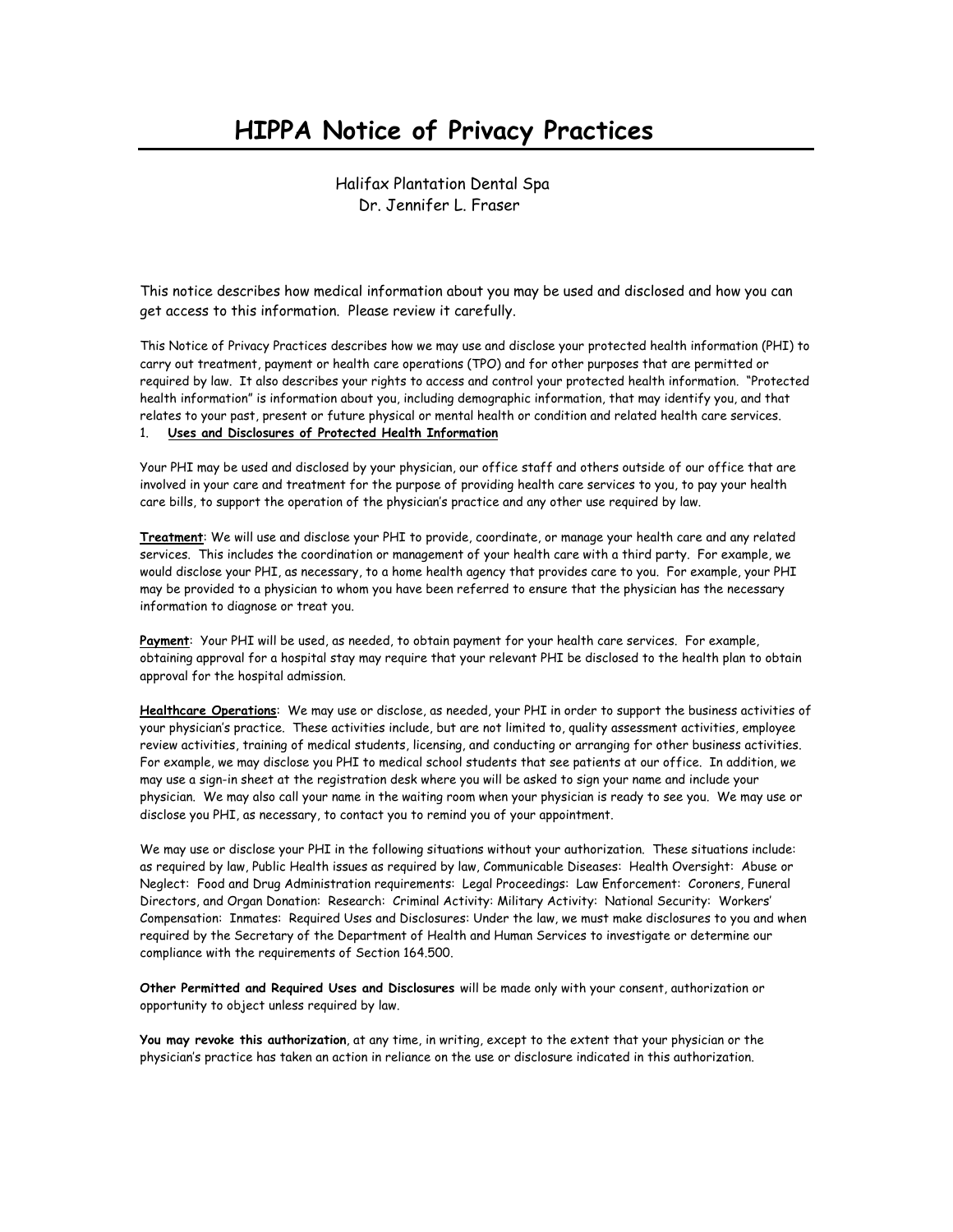#### **Your Rights**

Following is a statement of your rights with respect to your PHI.

**You have the right to request a restriction of your PHI**. Under federal law, however, you may not inspect or copy the following records; psychotherapy note; information compiled in reasonable anticipation of, or use in, a civil, criminal, or administrative action or proceeding, and PHI that is subject to law that prohibits access to protected health information.

**You have the right to request a restriction of your PHI.** This means you may ask us not to use or disclose any part of your PHI for the purposes of treatment, payment, or health operations. You may also request that any part of your PHI not be disclosed to family members or friends who may be involved in your care or for notification purposes as described in this Notice of Privacy Practices. Your request must state the specific restriction and to whom you want the restriction apply.

Your physician is not required to agree to a restriction that you may request. If the physician believes it is in your best interest to permit use and disclosure of your PHI, your PHI will not be restricted. You then have the right to use another heath care professional.

**You have the right to request to receive confidential communications from us by alternative means or at an alternative location. You have the right to obtain a paper copy of this notice from us**, upon request, even if you have agreed to accept this notice alternatively i.e. electronically.

**You may have the right to have your physician amend your PHI**. If we deny your request for amendment, you have the right to file a statement of disagreement with us and we may prepare a rebuttal to your statement and will provide you with a copy of any such rebuttal.

#### **You have the right to receive an accounting of certain disclosures we have made, if any, of your PHI.**

We reserve the right to change the terms of this notice and will inform you by mail of any changes. You then have the right to object or withdraw as provided in this notice.

**Complaints**, You may complain to us or the Secretary of Health and Humane Services if you believe your privacy rights have been violated by us. You may file a complaint with us by notifying our privacy contact of your complaint. **We will not retaliate against you for filing a complaint**.

This notice was published and becomes effective on/before **April 14, 2003**.

We are required by law to retain the privacy of, and provide individuals with, this notice of our legal duties and privacy practices with respect to PHI. If you have any objections to this form, please ask to speak with our HIPPA Compliance Officer in person or by phone at our main phone number.

Signature below is only acknowledgement that you have received this Notice of Privacy Practices:

Print name \_\_\_\_\_\_\_\_\_\_\_\_\_\_\_\_\_\_\_\_\_\_\_\_\_\_

| Signature: |  |
|------------|--|
|------------|--|

 $Date:$   $\begin{tabular}{|c|c|c|c|} \hline \end{tabular}$